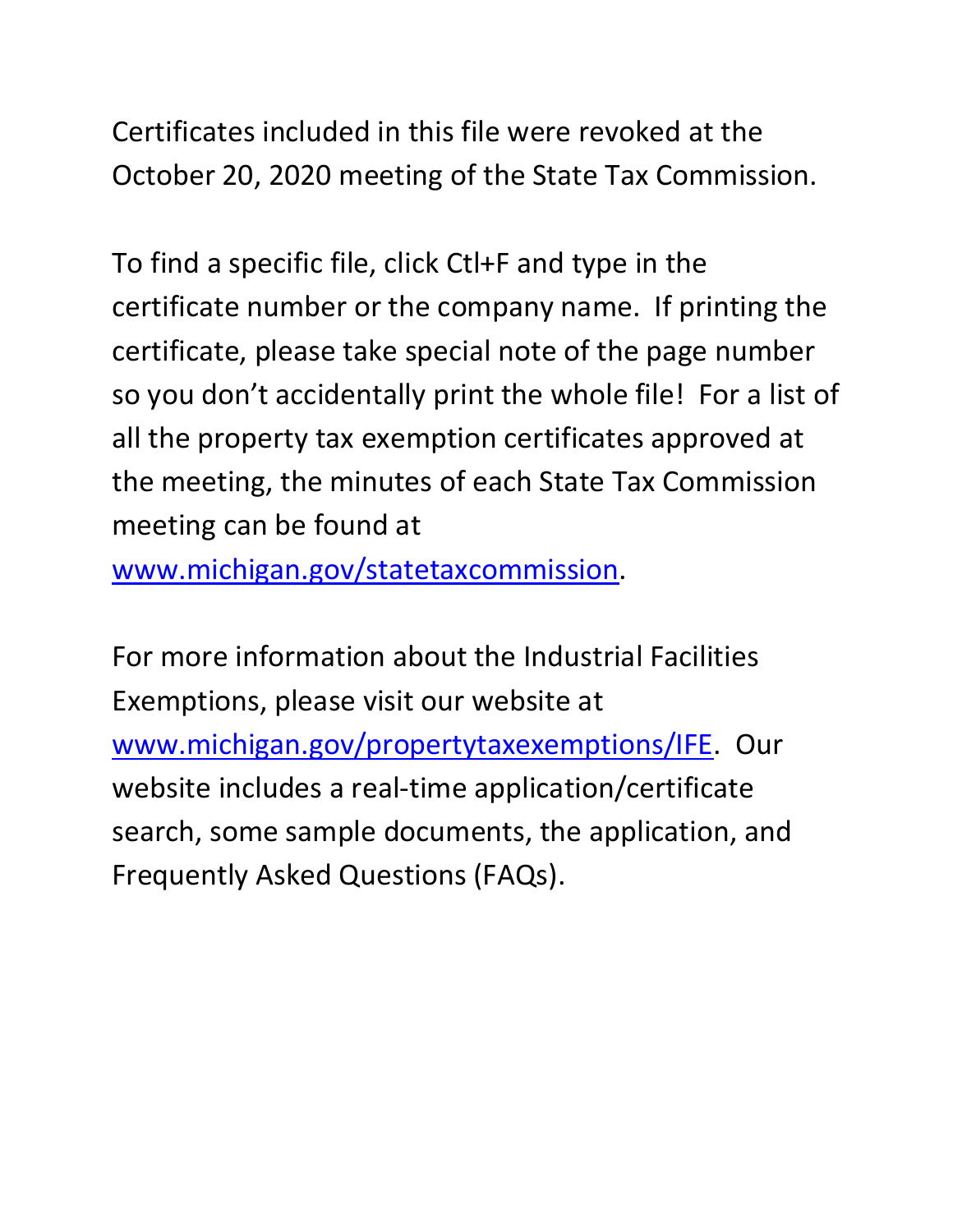

GRETCHEN WHITMER **DEPARTMENT OF TREASURY** RACHAEL EUBANKS STATE OF MICHIGAN GOVERNOR LANSING STATE TREASURER

October 29, 2020

David Salerno J.A.S. Investments, LLC 8800 Conant Hamtramck, MI 48211

Dear Sir/Madam:

 The State Tax Commission (Commission) has received a request to revoke the real and personal J.A.S. Investments, LLC, located in the City of Hamtramck, Wayne County, in accordance with property components of Industrial Facilities Exemption Certificate number 2017-133, issued to the requirements of Section 15(1), Public Act 198 of 1974, as amended.

At their October 20, 2020 meeting, the State Tax Commission considered and approved this revocation request. Enclosed is the Order of Revocation revoking the real and personal property components of this certificate effective December 31, 2020, for the 2021 tax year.

 If you have further questions regarding this information, please contact the Property Services Division at 517-335-7460.

Sincerely,

David A. Buick, Executive Director State Tax Commission

Enclosure By Certified Mail cc: Clerk, City of Hamtramck Assessor, City of Hamtramck Wayne County Equalization Department Wayne County Board of Commissioners Hamtramck School District Wayne ISD Wayne County Community College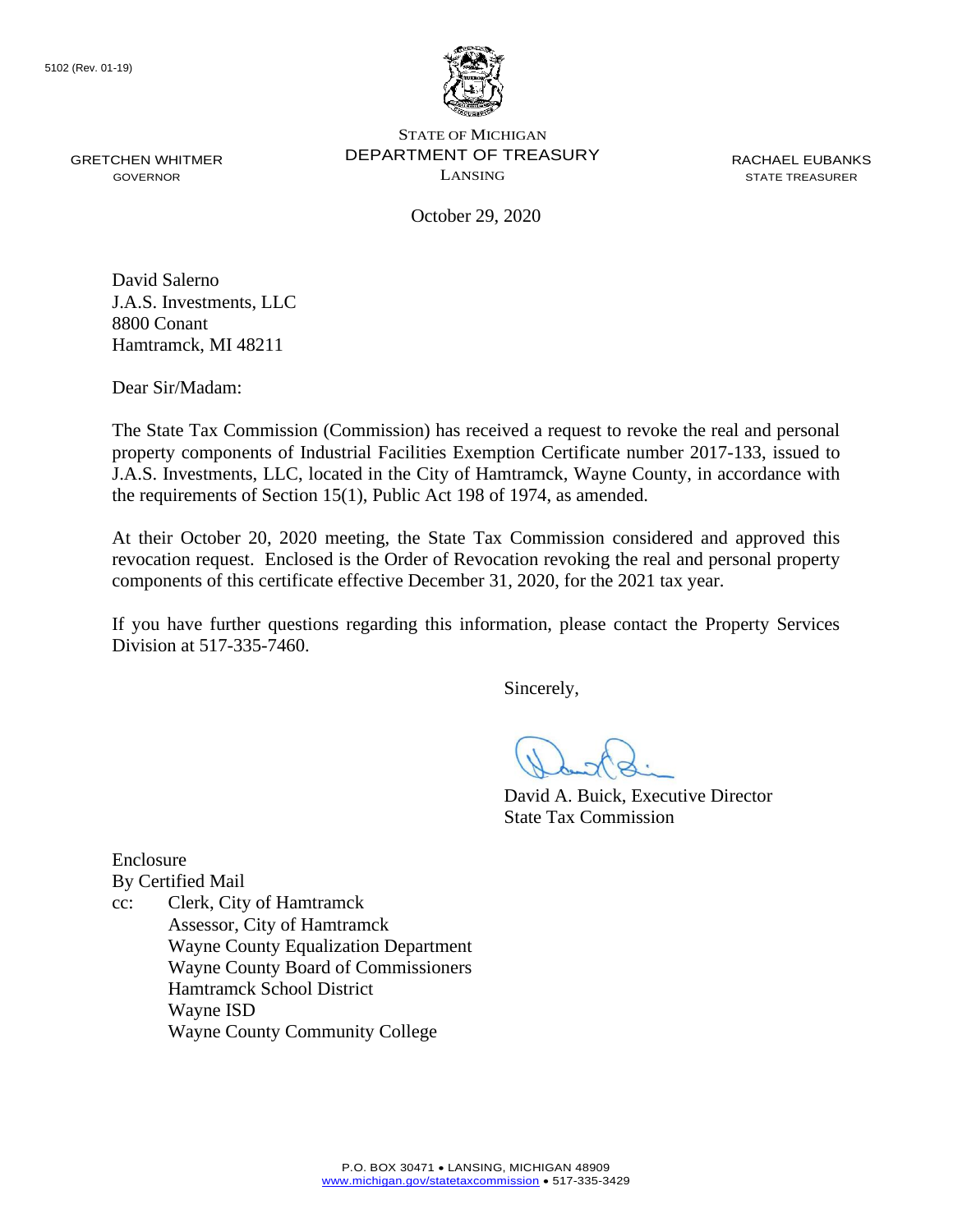

Industrial Facilities Exemption Certificate

Certificate Number **2017-133**  Certificate Holder: **J.A.S. Investments, LLC**  Facility Location: **City of Hamtramck** 

County of **Wayne**, State of Michigan

 the Commission shall by order revoke the certificate in whole, or in part, with respect to its real Pursuant to the requirements of Section 15(1), Public Act 198 of 1974, as amended, upon receipt of a written request for revocation by the holder of an Industrial Facilities Exemption Certificate, and/or personal property component(s), whichever shall be requested.

 The State Tax Commission received a request from J.A.S. Investments, LLC to revoke the real and personal property components of Industrial Facilities Exemption Certificate number 2017- 133, located in the City of Hamtramck, Wayne County. At their October 20, 2020 meeting, the State Tax Commission considered and approved this revocation request.

 Exemption Certificate number 2017-133 be revoked effective **December 31, 2020, for the 2021**  Therefore, it is ordered that the real and personal property components of Industrial Facility **tax year**.



Jeggy & Nolde

Peggy L. Nolde, Chairperson State Tax Commission

A TRUE COP ATTEST Janay Jenkins<br>Michigan Department of Treasury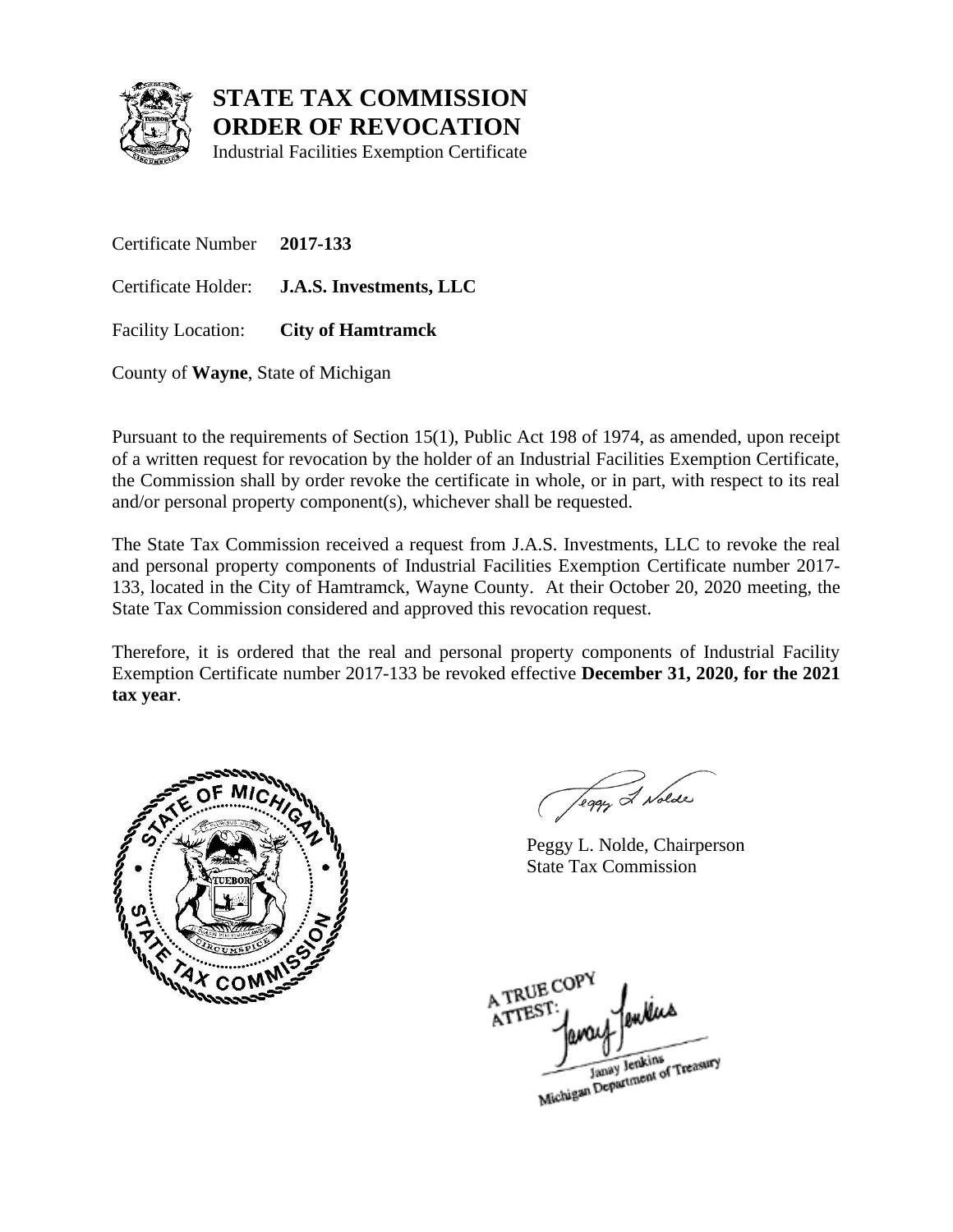

October 29, 2020

Nelson Capestany Zinger Sheet Metal Co., Inc. 4055 Stafford Avenue SW Grand Rapids, MI 49548

Dear Sir/Madam:

 The State Tax Commission (Commission) has received a request from City of Wyoming to revoke the of Public Act 198 of 1974, as amended, the State Tax Commission offered the certificate holder the personal property component of Industrial Facilities Exemption Certificate number 2013-017, issued to Zinger Sheet Metal Co., Inc., located in City of Wyoming, Kent County. In accordance with Section 15(3) opportunity for a hearing regarding this request for revocation and they did not respond.

At their October 20, 2020 meeting, the State Tax Commission considered and approved the revocation request. Enclosed is the Order of Revocation revoking the personal property component of this certificate effective December 31, 2020, for the 2021 tax year.

 If you have further questions regarding this information, please contact the Community Services Division at 517-335-7460.

Sincerely,

David A. Buick, Executive Director State Tax Commission

By Certified Mail cc: Clerk, City of Wyoming Assessor, City of Wyoming Kent County Equalization Department Kent County Board of Commissioners

Godwin Heights School District

Kent ISD

Enclosure

Grand Rapids Community College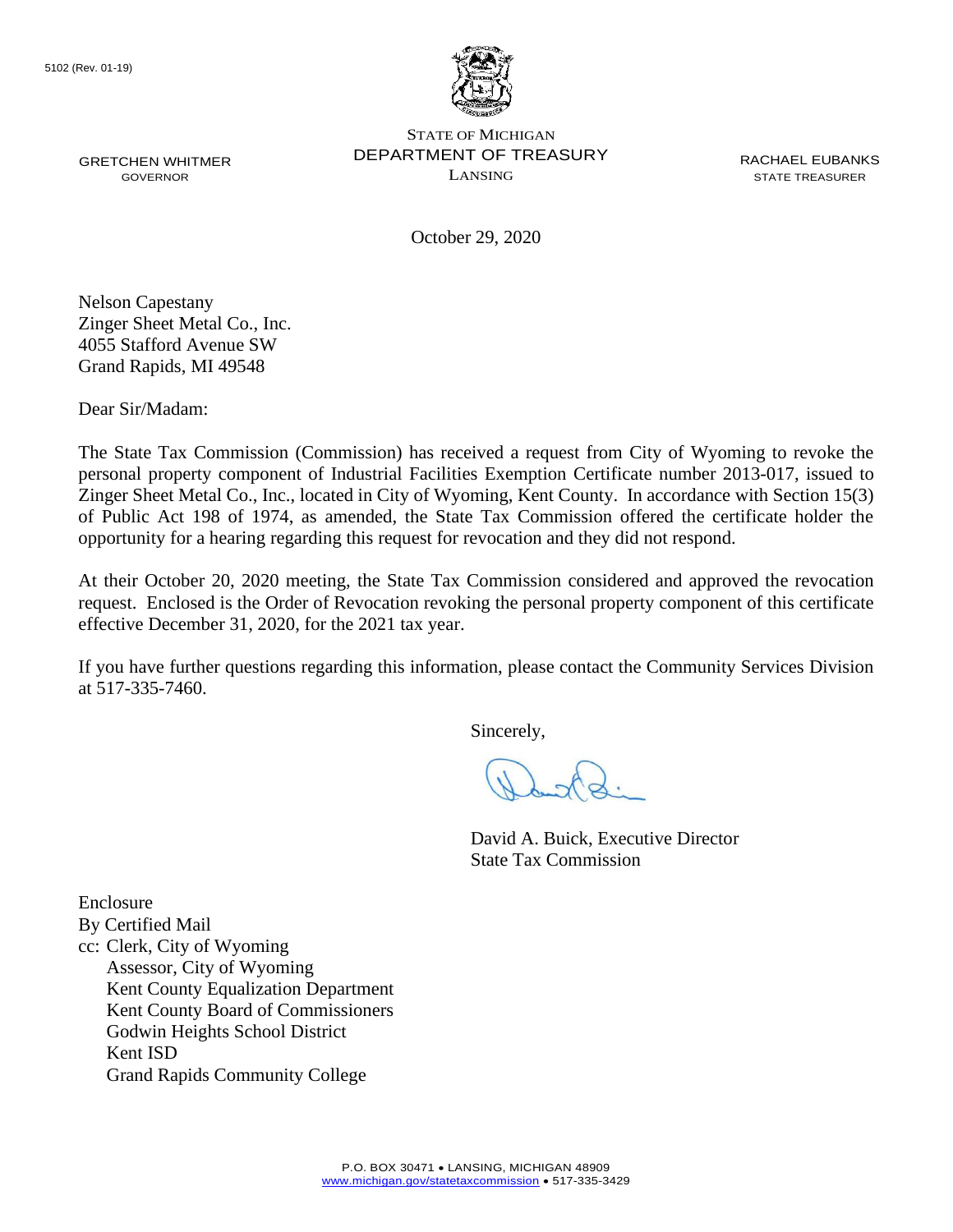

Industrial Facility Exemption Certificate

Certificate Number **2013-017** 

Certificate Holder: **Zinger Sheet Metal Co., Inc.** 

Facility Location: **City of Wyoming** 

County of **Kent,** State of Michigan

 Pursuant to the requirements of Section 15(3) of Public Act 198 of 1974, as amended, upon receipt of a offering an opportunity for a hearing, the State Tax Commission shall by order revoke the certificate in whole, or in part, with respect to its real and/or personal property component(s), whichever shall be requested. written request for revocation of an Industrial Facilities Exemption Certificate by the local unit and after

 Co., Inc., located in City of Wyoming, Kent County. At their October 20, 2020 meeting, the State Tax The State Tax Commission received a request from City of Wyoming to revoke the personal property component of Industrial Facilities Exemption Certificate number 2013-017, issued to Zinger Sheet Metal Commission considered and approved the revocation request.

Therefore, it is ordered that the personal property component of Industrial Facility Exemption Certificate number 2013-017 be revoked effective **December 31, 2020, for the 2021 tax year**.



Jegy 2 Nolde

Peggy L. Nolde, Chairperson State Tax Commission

A TRUE COP A TREST. Janay Jenkins<br>Michigan Department of Treasury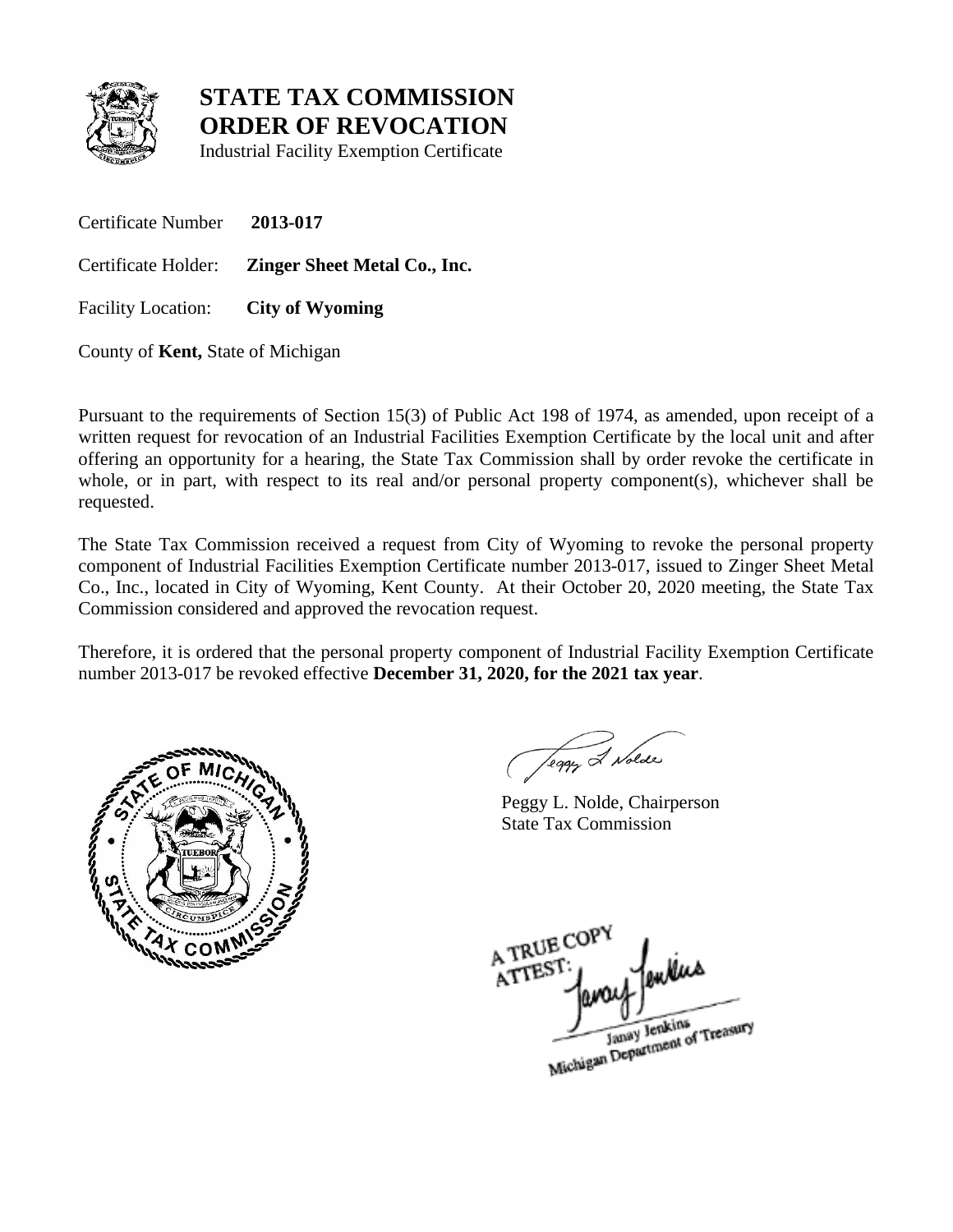

October 29, 2020

Michael R. Clover Lacks Enterprises Dba Plastic Plate, LLC 5460 Cascade Road SE Grand Rapids, MI 49546

Dear Sir/Madam:

 The State Tax Commission (Commission) has received a request from Cascade Charter Township to revoke Lacks Enterprises Dba Plastic Plate, LLC, located in Cascade Charter Township, Kent County. In accordance with Section 15(3) of Public Act 198 of 1974, as amended, the State Tax Commission offered the certificate holder the opportunity for a hearing regarding this request for revocation and they did not the personal property component of Industrial Facilities Exemption Certificate number 2013-199, issued to respond.

At their October 20, 2020 meeting, the State Tax Commission considered and approved the revocation request. Enclosed is the Order of Revocation revoking the personal property component of this certificate effective December 31, 2020, for the 2021 tax year.

 If you have further questions regarding this information, please contact the Community Services Division at 517-335-7460.

Sincerely,

David A. Buick, Executive Director State Tax Commission

Enclosure

By Certified Mail

cc: Clerk, Cascade Charter Township Assessor, Cascade Charter Township Kent County Equalization Department Kent County Board of Commissioners Forest Hills School District Kent ISD Grand Rapids Community College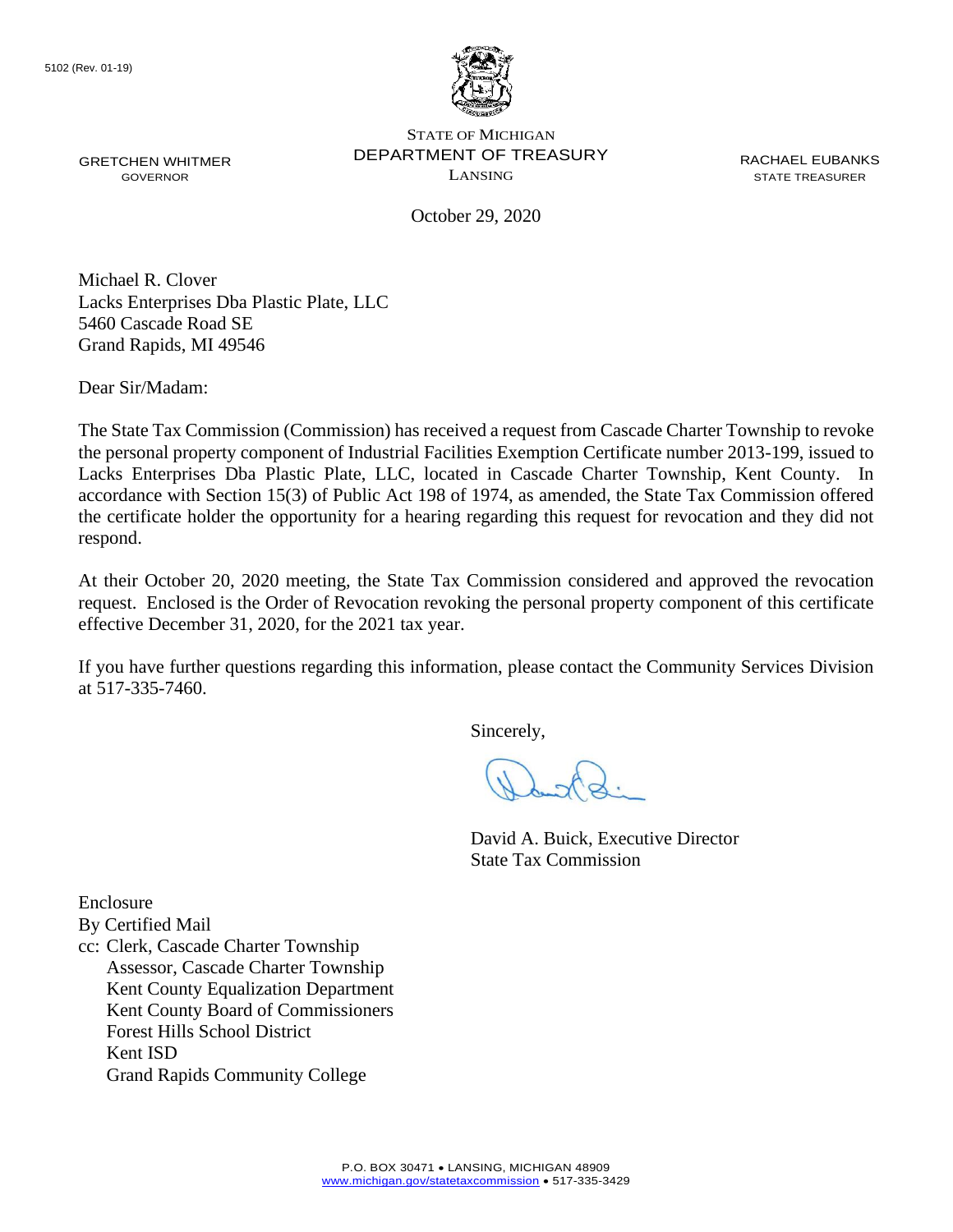

Industrial Facility Exemption Certificate

Certificate Number **2013-199**  Certificate Holder: **Lacks Enterprises Dba Plastic Plate, LLC**  Facility Location: **Cascade Charter Township** 

County of **Kent,** State of Michigan

 Pursuant to the requirements of Section 15(3) of Public Act 198 of 1974, as amended, upon receipt of a offering an opportunity for a hearing, the State Tax Commission shall by order revoke the certificate in whole, or in part, with respect to its real and/or personal property component(s), whichever shall be requested. written request for revocation of an Industrial Facilities Exemption Certificate by the local unit and after

 Enterprises Dba Plastic Plate, LLC, located in Cascade Charter Township, Kent County. At their October The State Tax Commission received a request from Cascade Charter Township to revoke the personal property component of Industrial Facilities Exemption Certificate number 2013-199, issued to Lacks 20, 2020 meeting, the State Tax Commission considered and approved the revocation request.

Therefore, it is ordered that the personal property component of Industrial Facility Exemption Certificate number 2013-199 be revoked effective **December 31, 2020, for the 2021 tax year**.



Jeggy & Nolde

Peggy L. Nolde, Chairperson State Tax Commission

A TRUE COP A TREST Janay Jenkins<br>Michigan Department of Treasury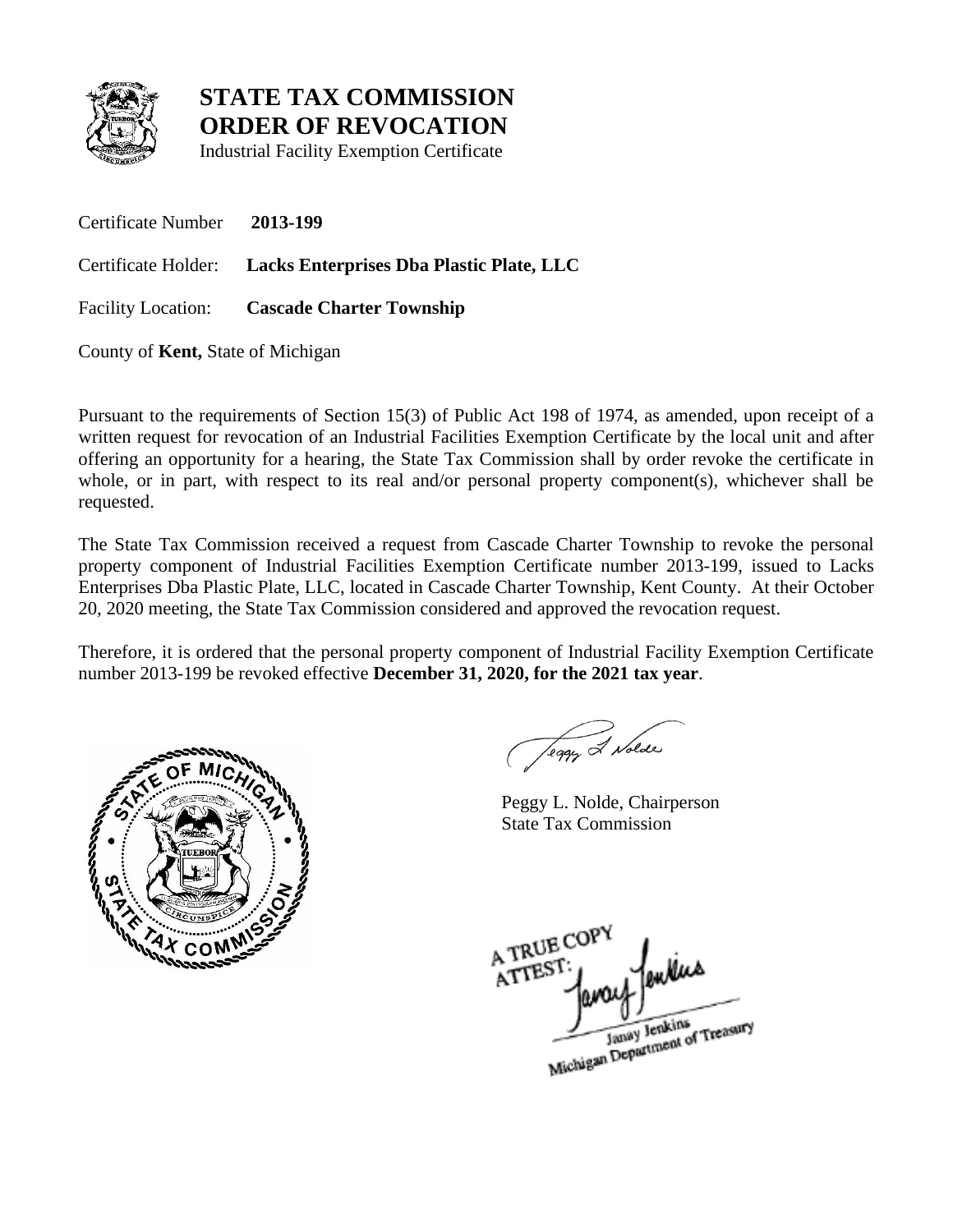

October 29, 2020

Troy S. Spence Spen-Tech Machine Engineering Corp. 4221 James P. Cole Flint, MI 48505

Dear Sir/Madam:

 The State Tax Commission (Commission) has received a request from City of Flint to revoke the real and Spen-Tech Machine Engineering Corp., located in City of Flint, Genesee County. In accordance with personal property components of Industrial Facilities Exemption Certificate number 2013-485, issued to Section 15(3) of Public Act 198 of 1974, as amended, the State Tax Commission offered the certificate holder the opportunity for a hearing regarding this request for revocation and they did not respond.

At their October 20, 2020 meeting, the State Tax Commission considered and approved the revocation request. Enclosed is the Order of Revocation revoking the real and personal components of this certificate effective December 31, 2020, for the 2021 tax year.

 If you have further questions regarding this information, please contact the Community Services Division at 517-335-7460.

Sincerely,

David A. Buick, Executive Director State Tax Commission

Enclosure By Certified Mail cc: Clerk, City of Flint Assessor, City of Flint Genesee County Equalization Department Genesee County Board of Commissioners Flint School District Genesee ISD C.S.Mott Community College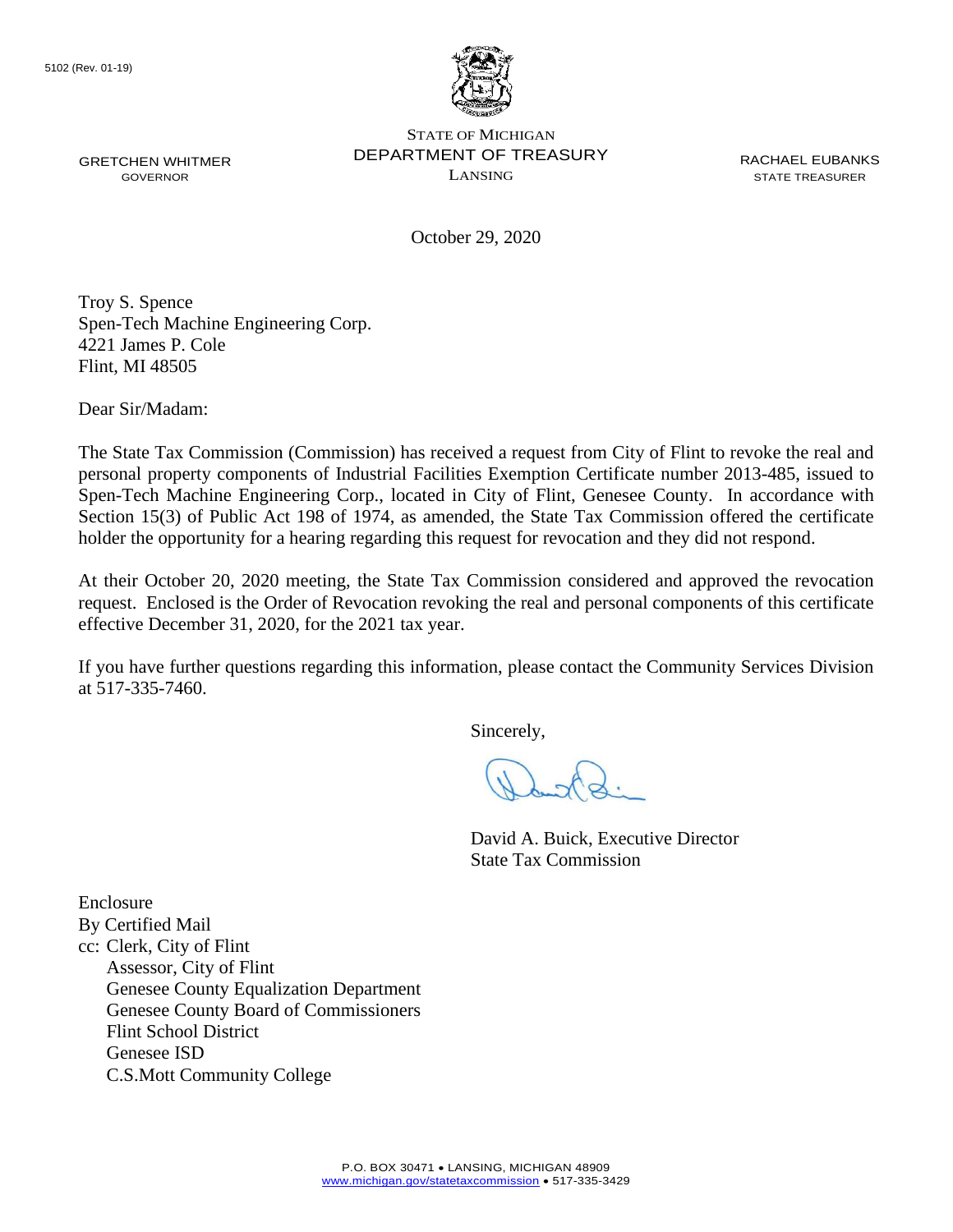

Industrial Facility Exemption Certificate

Certificate Number **2013-485** 

Certificate Holder: **Spen-Tech Machine Engineering Corp.** 

Facility Location: **City of Flint** 

County of **Genesee,** State of Michigan

 Pursuant to the requirements of Section 15(3) of Public Act 198 of 1974, as amended, upon receipt of a offering an opportunity for a hearing, the State Tax Commission shall by order revoke the certificate in whole, or in part, with respect to its real and/or personal property component(s), whichever shall be requested. written request for revocation of an Industrial Facilities Exemption Certificate by the local unit and after

 components of Industrial Facilities Exemption Certificate number 2013-485, issued to Spen-Tech Machine Engineering Corp., located in City of Flint, Genesee County. At their October 20, 2020 meeting, the State The State Tax Commission received a request from City of Flint to revoke the real and personal property Tax Commission considered and approved the revocation request.

Therefore, it is ordered that the real and personal property components of Industrial Facility Exemption Certificate number 2013-485 be revoked effective **December 31, 2020, for the 2021 tax year**.



Jeggy & Nolde

Peggy L. Nolde, Chairperson State Tax Commission

A TRUE COP A TREST Janay Jenkins<br>Michigan Department of Treasury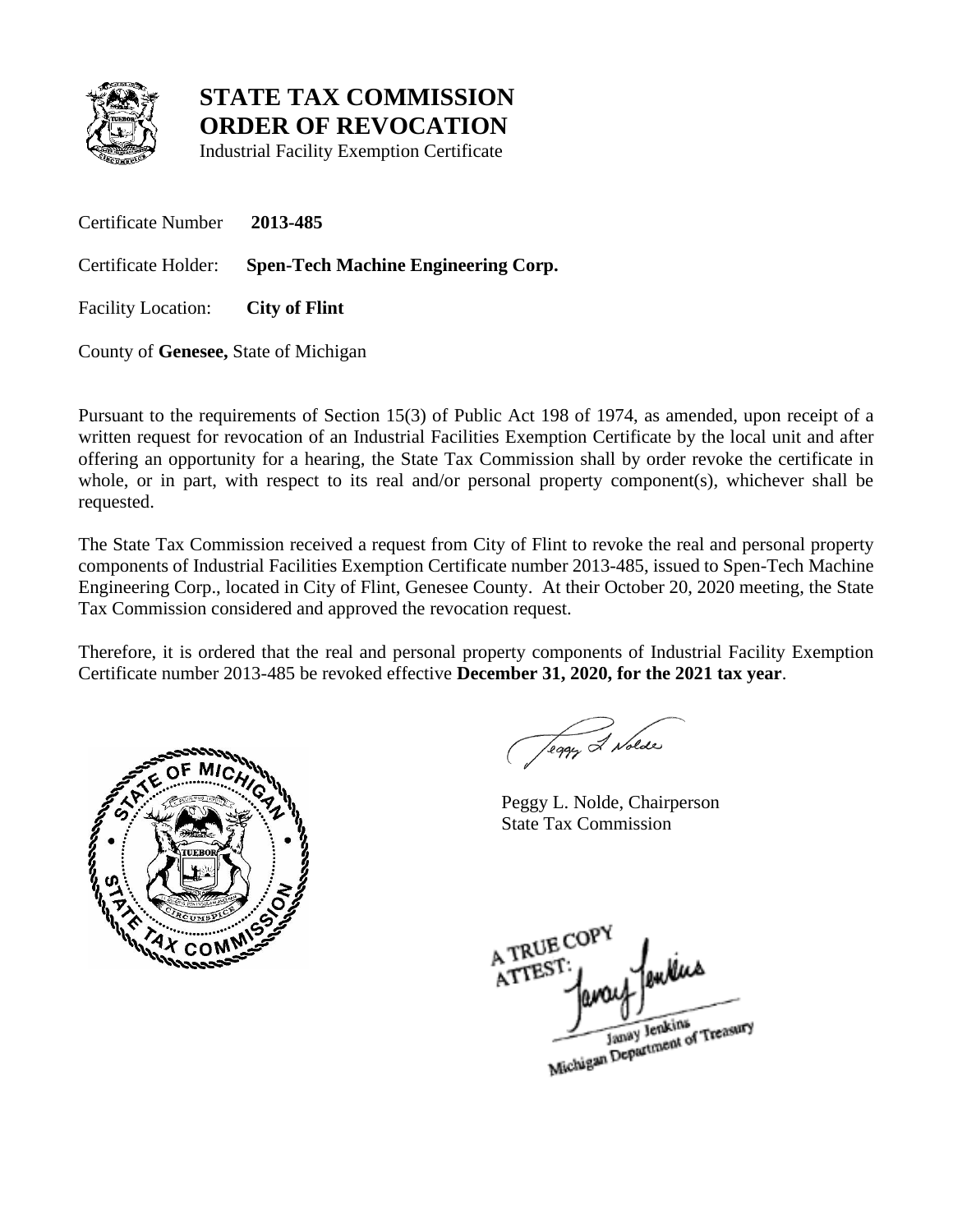

October 29, 2020

Randy Woodworth Owosso REI Group, LLC 300 West Main Street Owosso, MI 48867

Dear Sir/Madam:

 The State Tax Commission (Commission) has received a request from City of Owosso to revoke the real 15(3) of Public Act 198 of 1974, as amended, the State Tax Commission offered the certificate holder the and personal property components of Industrial Facilities Exemption Certificate number 2016-123, issued to Owosso REI Group, LLC, located in City of Owosso, Shiawassee County. In accordance with Section opportunity for a hearing regarding this request for revocation and they did not respond.

At their October 20, 2020 meeting, the State Tax Commission considered and approved the revocation request. Enclosed is the Order of Revocation revoking the real and personal components of this certificate effective December 31, 2020, for the 2021 tax year.

 If you have further questions regarding this information, please contact the Community Services Division at 517-335-7460.

Sincerely,

David A. Buick, Executive Director State Tax Commission

Enclosure By Certified Mail cc: Clerk, City of Owosso Assessor, City of Owosso Shiawassee County Equalization Department Shiawassee County Board of Commissioners Owosso School District Shiawassee ISD